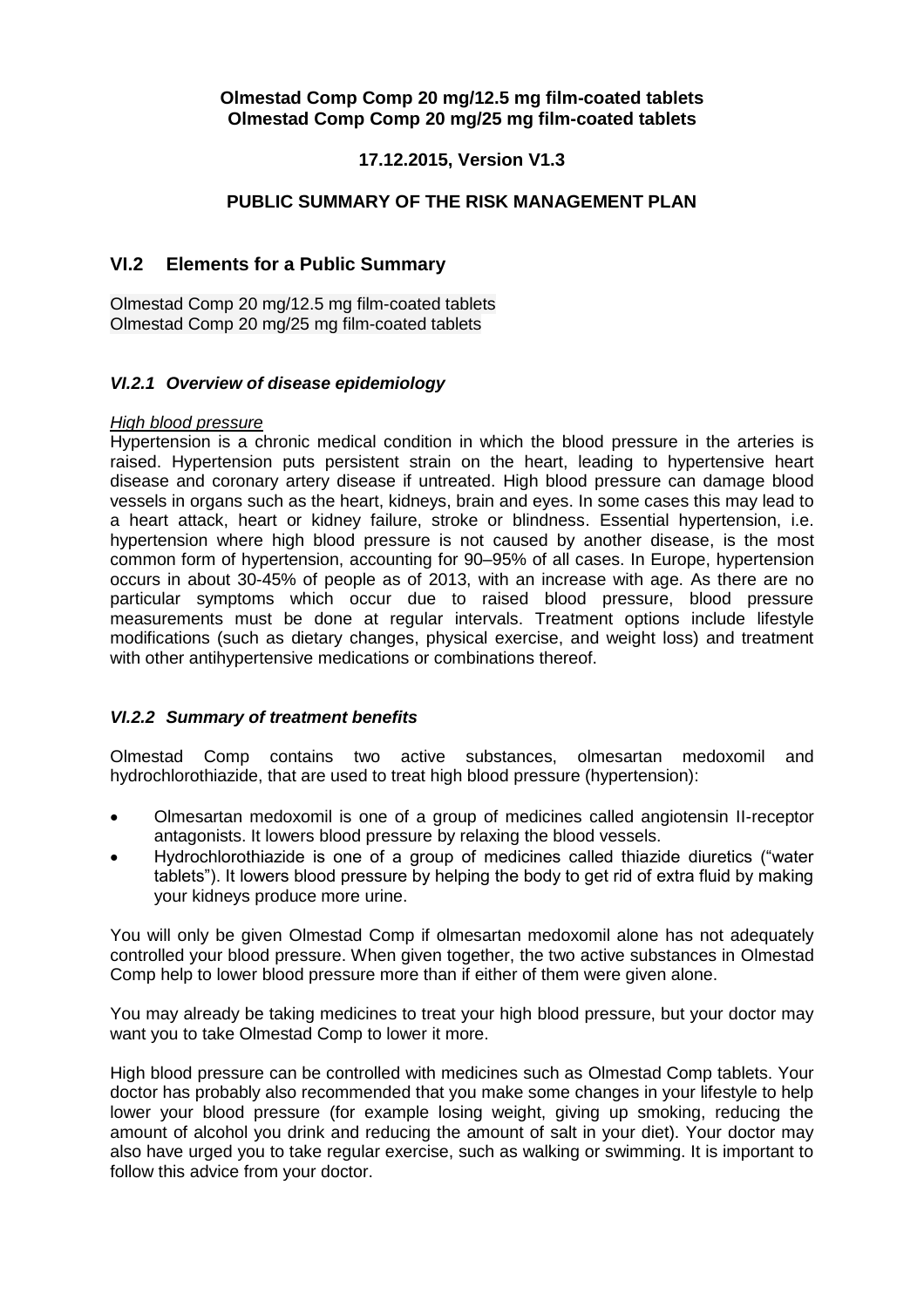# *VI.2.3 Unknowns relating to treatment benefits*

The safety and efficacy of olmesartan/ hydrochlorothiazide in children and adolescents below 18 years has not been established.

# *VI.2.4 Summary of safety concerns*

## **Important identified risks**

| <b>Risk</b>                                      | What is known                                                                                                                                                                                                                                                                                                    | <b>Preventability</b>                                                                                                                                                                                                                              |
|--------------------------------------------------|------------------------------------------------------------------------------------------------------------------------------------------------------------------------------------------------------------------------------------------------------------------------------------------------------------------|----------------------------------------------------------------------------------------------------------------------------------------------------------------------------------------------------------------------------------------------------|
| Allergic reactions<br>(Hypersensitivity)         | Allergic reactions to<br>hydrochlorothiazide may<br>occur in patients with or<br>without a history of allergy or<br>bronchial asthma, but are<br>more likely in patients with<br>such a history. These allergic<br>reactions are rarely life-<br>threatening.                                                    | Tell your doctor immediately<br>if you notice any of the<br>following symptoms:<br>any skin changes<br>$\bullet$<br>swollen eyes, lips,<br>hands and feet<br>swelling of the mouth,<br>throat or tongue<br>abdominal pain,<br>nausea and vomiting. |
| Kidney function impairment<br>(Renal impairment) | Kidney dysfunction or kidney<br>failure may occur rarely (from<br>1 in 1,000 to 1 in 10,000<br>patients) with Olmestad<br>Comp.<br>Olmestad Comp should not<br>be used in patients with<br>severe kidney impairment.<br>There is no experience of the<br>administration of olmesartan/<br>hydrochlorothiazide in | Your doctor will monitor your<br>kidney function at regular<br>intervals, as well as your<br>potassium and uric acid<br>levels. It is important that you<br>attend all your appointments<br>and tests.                                             |
|                                                  | patients with a recent kidney<br>transplantation.                                                                                                                                                                                                                                                                |                                                                                                                                                                                                                                                    |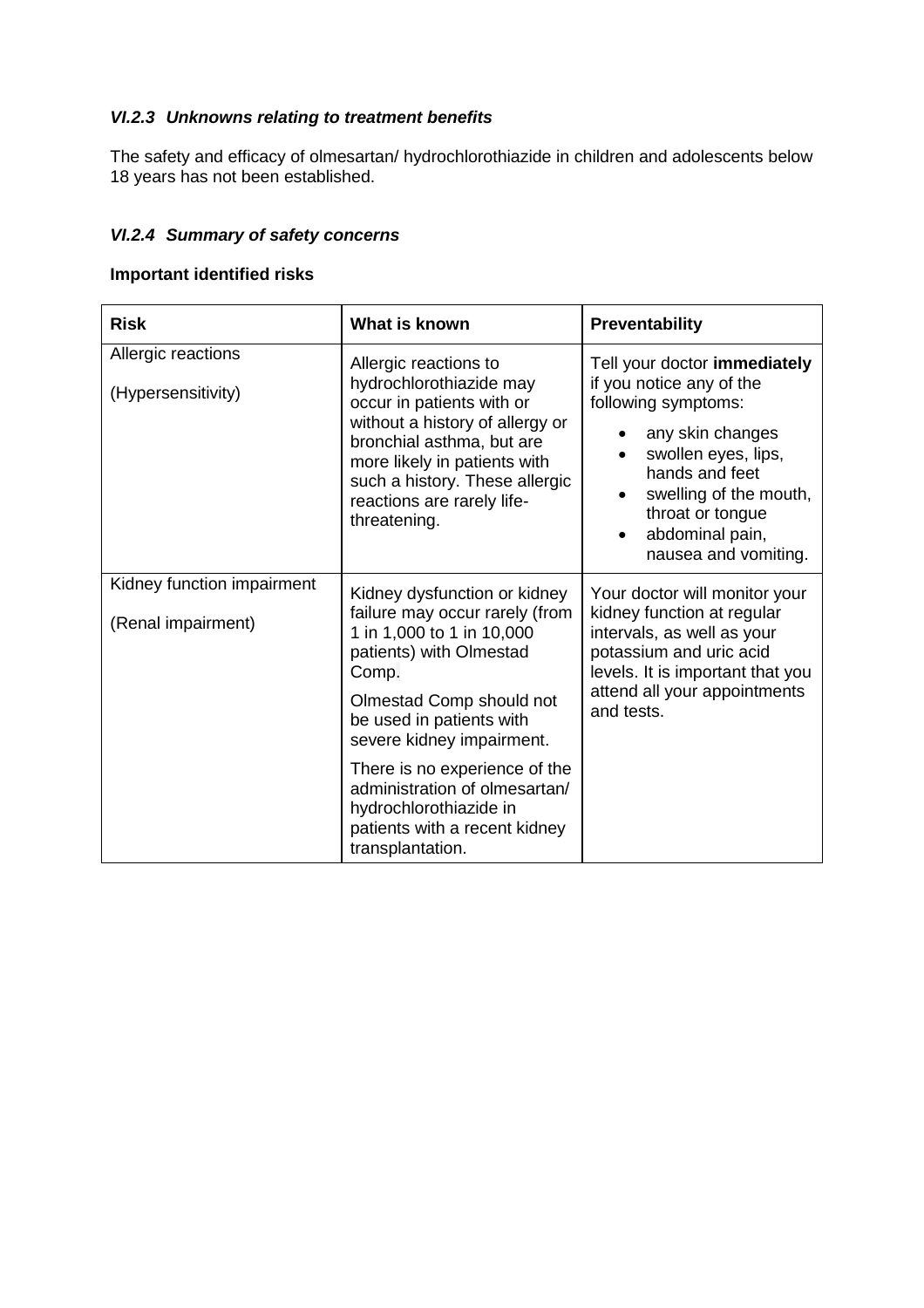| Decreased potassium,<br>calcium, sodium levels and<br>symptomatic increased levels<br>of uric acid<br>(Hypokalaemia,<br>hypercalcaemia,<br>hyponatraemia and<br>symptomatic hyperuricaemia)                                                                     | Hydrochlorothiazide can<br>cause various fluid or<br>electrolyte imbalance<br>(including decreased<br>potassium, calcium, sodium<br>levels and symptomatic<br>increased levels of uric acid).<br>The risk decreased<br>potassium is greatest in<br>patients with cirrhosis of the<br>liver, in patients experiencing<br>fast water loss, in patients<br>who are receiving inadequate<br>oral intake of electrolytes and<br>in patients receiving<br>simultaneous therapy with<br>corticosteroids. | Tell your doctor immediately<br>if you notice any of the<br>following overdose<br>symptoms:<br>dryness of the mouth<br>thirst<br>weakness<br>lethargy<br>$\bullet$<br>drowsiness<br>restlessness<br>muscle pain or<br>cramps<br>muscular fatigue<br>$\bullet$<br>low blood pressure<br>$\bullet$<br>very small urine<br>volumes<br>increased heart rate<br>$\bullet$<br>gastrointestinal<br>disturbances, such as<br>nausea or vomiting |
|-----------------------------------------------------------------------------------------------------------------------------------------------------------------------------------------------------------------------------------------------------------------|---------------------------------------------------------------------------------------------------------------------------------------------------------------------------------------------------------------------------------------------------------------------------------------------------------------------------------------------------------------------------------------------------------------------------------------------------------------------------------------------------|-----------------------------------------------------------------------------------------------------------------------------------------------------------------------------------------------------------------------------------------------------------------------------------------------------------------------------------------------------------------------------------------------------------------------------------------|
| Moderate and severe liver<br>impairment; Increase in<br>adverse effects in patients<br>with conditions resulting in<br>impaired bile flow from the<br>liver<br>(Moderate and severe<br>hepatic impairment,<br>cholestasis and biliary<br>obstructive disorders) | Olmesartan accumulates in<br>patients who have impaired<br>liver function. The dose in<br>these patients may differ;<br>some patients may need to<br>stop the drug.<br>Olmesartan is mostly<br>eliminated from the organism<br>with the bile (secreted by the<br>liver). Olmesartan should<br>therefore not be given to<br>patients with conditions<br>resulting in impaired bile flow<br>from the liver.                                                                                         | Tell your doctor if you have<br>or have ever suffered from<br>any liver problems. The<br>doctor may need to adjust<br>your Olmestad Comp dose in<br>case of liver problems or<br>even stop the drug.<br>Tell your doctor immediately<br>if you notice any of the<br>following overdose<br>symptoms:<br>• Low blood pressure<br>Fast heart rate<br>Slow heart rate<br>Shortness of breath<br>Fatigue<br>Confusion<br>Nausea              |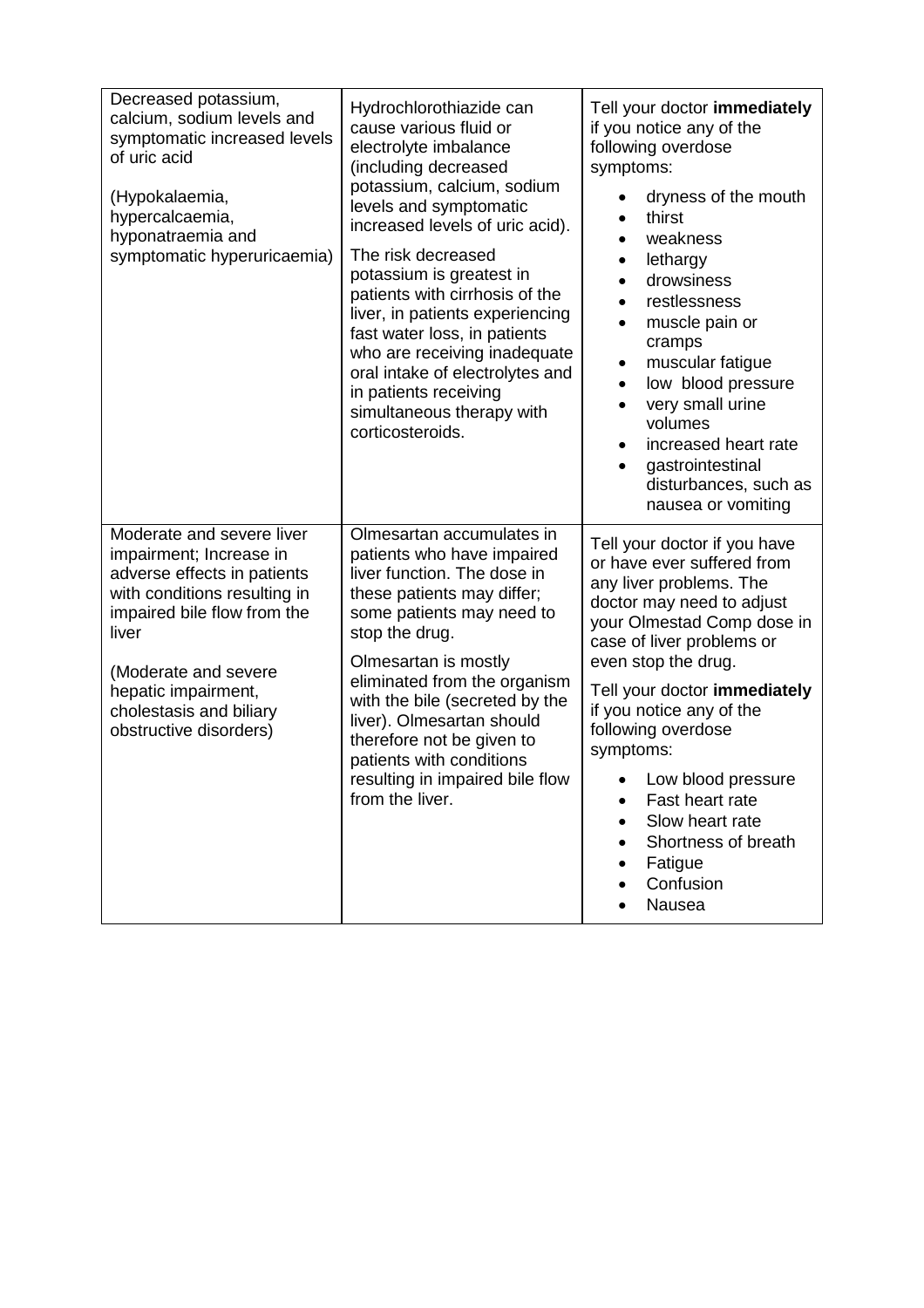| Serious harm to unborn child<br>$(2^{nd}$ and 3 <sup>rd</sup> trimester of<br>pregnancy)                                                                                                                                                                                                                                                                   | Scientific evidence regarding<br>the risks of olmesartan and<br>hydrochlorothiazide to the<br>unborn child is inconclusive<br>but a small increase in risk<br>cannot be excluded.<br>Olmestad Comp should<br>therefore not be initiated<br>during pregnancy.<br>Unless continued therapy<br>with Olmestad Comp is<br>considered essential,<br>patients planning pregnancy<br>should be changed to<br>alternative treatment.                                                                                                                                                                    | You must tell your doctor if<br>you think you are (or might<br>become) pregnant. Your<br>doctor will normally advise<br>you to stop taking Olmestad<br>Comp before you become<br>pregnant or as soon as you<br>know you are pregnant and<br>will advise you to take<br>another medicine instead of<br>Olmestad Comp.                                                                                                                                                                                                                |
|------------------------------------------------------------------------------------------------------------------------------------------------------------------------------------------------------------------------------------------------------------------------------------------------------------------------------------------------------------|------------------------------------------------------------------------------------------------------------------------------------------------------------------------------------------------------------------------------------------------------------------------------------------------------------------------------------------------------------------------------------------------------------------------------------------------------------------------------------------------------------------------------------------------------------------------------------------------|-------------------------------------------------------------------------------------------------------------------------------------------------------------------------------------------------------------------------------------------------------------------------------------------------------------------------------------------------------------------------------------------------------------------------------------------------------------------------------------------------------------------------------------|
| Risks associated with<br>simultaneous treatment with<br>other blood pressure<br>lowering drugs<br>(Combined use of renin-<br>angiotensin-system (RAS)-<br>acting agents leading to<br>increased risk of<br>hyperkalaemia (high blood<br>potassium levels), low blood<br>pressure and kidney failure,<br>compared with using one<br>RAS-acting agent alone) | When the same physiological<br>system is inhibited by<br>olmesartan and another<br>blood pressure drug (e.g.<br>enalapril) which is taken<br>simultaneously, there is a<br>risk of low blood pressure,<br>fainting, high blood<br>potassium and changes in<br>kidney function.<br>Taking olmesartan with<br>another drug which inhibits<br>the same physiological<br>system is therefore not<br>recommended.                                                                                                                                                                                   | Tell your doctor what other<br>medicines you are taking<br>(including the medicines<br>which are available over-the-<br>counter).<br>Where the doctor decides to<br>continue your therapy with a<br>drug which acts on the same<br>system as olmesartan, the<br>doctor will closely monitor<br>your lab values to assure that<br>you do not experience an<br>adverse event.                                                                                                                                                         |
| Lithium toxicity during<br>concomitant use with<br>olmesartan/hydrochlorothiazi<br>de<br>(Lithium toxicity with<br>concomitant use of<br>olmesartan/hydrochlorothiazi<br>de)                                                                                                                                                                               | Reversible increases in<br>serum lithium concentrations<br>and toxicity have been<br>reported during simultaneous<br>administration of lithium with<br>the drug class that<br>olmesartan belongs to. This<br>may lead to various lithium<br>adverse effects, such as<br>tremor, blurred vision and<br>muscle stiffness. In addition,<br>kidney elimination of lithium<br>from the body is<br>reduced by<br>hydrochlorothiazide and<br>consequently the risk of<br>lithium toxicity may be<br>increased. Therefore use of<br>Olmestad Comp and lithium<br>in combination is not<br>recommended. | Tell your doctor if you are<br>taking lithium.<br>Your doctor may still<br>recommend simultaneous<br>treatment with Olmestad<br>Comp and lithium, in which<br>case careful monitoring of<br>serum lithium levels will be<br>undertaken to avoid toxicity.<br>Tell your doctor immediately<br>if you notice any of the<br>following symptoms:<br>hallucinations<br>seizure<br>fever with muscle<br>stiffness<br>fast or uneven<br>heartbeats;,<br>nausea, vomiting,<br>tremor<br>$\bullet$<br>lack of coordination<br>blurred vision |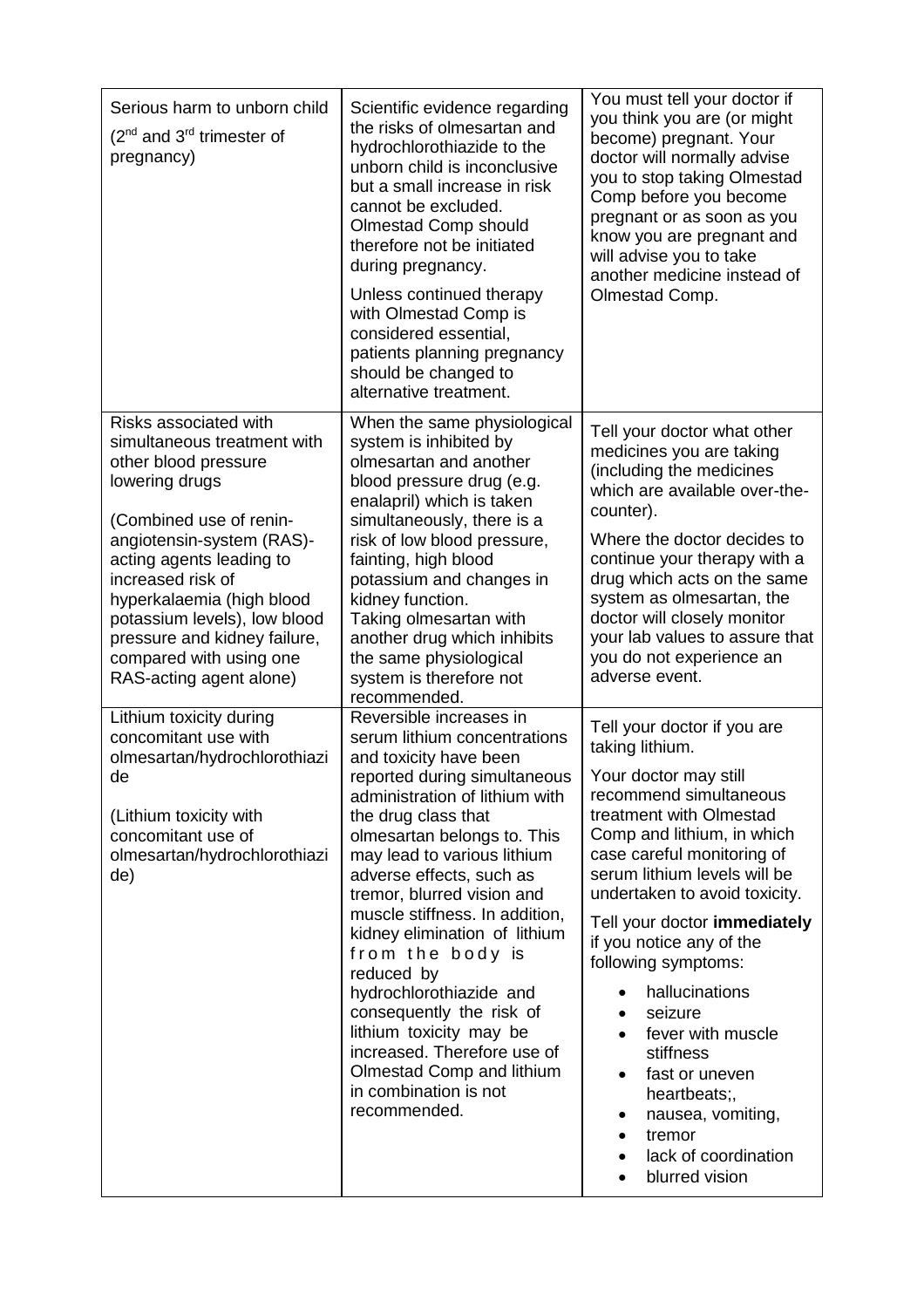| Intestinal disease<br>(Sprue-like enteropathy) | In very rare cases severe,<br>chronic<br>diarrhoea<br>with<br>substantial weight loss has<br>been reported in patients<br>taking olmesartan<br>few<br>months to years after drug<br>initiation, possibly caused by<br>localised delayed<br>a<br>hypersensitivity reaction.<br>Symptoms of sprue-like<br>enteropathy include severe,<br>chronic diarrhea with<br>substantial weight loss. The<br>enteropathy may develop<br>months to years after starting<br>olmesartan, and sometimes | Tell your doctor immediately<br>if you notice any of the<br>following symptoms:<br>severe, chronic<br>diarrhea with<br>substantial weight<br>loss |
|------------------------------------------------|----------------------------------------------------------------------------------------------------------------------------------------------------------------------------------------------------------------------------------------------------------------------------------------------------------------------------------------------------------------------------------------------------------------------------------------------------------------------------------------|---------------------------------------------------------------------------------------------------------------------------------------------------|
|                                                | requires hospitalisation.                                                                                                                                                                                                                                                                                                                                                                                                                                                              |                                                                                                                                                   |

### **Important potential risks**

| <b>Risk</b>                                                                                                                                 | What is known (Including reason why it is considered a<br>potential risk)                                                                                                                                                                                                                     |
|---------------------------------------------------------------------------------------------------------------------------------------------|-----------------------------------------------------------------------------------------------------------------------------------------------------------------------------------------------------------------------------------------------------------------------------------------------|
| Potential interaction with<br>medicinal products affecting<br>potassium levels                                                              | Simultaneous use of potassium-sparing diuretics, potassium<br>supplements, salt substitutes containing potassium or other<br>drugs that may increase serum potassium levels (e.g.<br>heparin) may lead to increases in serum potassium. Such<br>concomitant use is therefore not recommended. |
| Increased risk of fatal events<br>from cardiovascular causes<br>in patients with type 2<br>diabetes with additional<br>cardiovascular risks | In patients with type 2 diabetes who also have additional<br>cardiovascular risks (e.g. cardiac failure), the risk of fatal<br>events cannot at present be elucidated.                                                                                                                        |
| Acute myopia, secondary<br>acute angle-closure<br>glaucoma                                                                                  | Risk of various eye disorders (myopia and worsening of pre-<br>existing myopia, as well as angle-closure glaucoma) cannot<br>be estimated from the available data.                                                                                                                            |

## **Missing information**

| <b>Risk</b>                | What is known                                                                                                                         |
|----------------------------|---------------------------------------------------------------------------------------------------------------------------------------|
| Use in paediatric patients | The safety and efficacy of olmesartan/ hydrochlorothiazide in<br>children and adolescents below 18 years has not been<br>established. |

### *VI.2.5 Summary of risk minimisation measures by safety concern*

All medicines have a Summary of Product Characteristics (SPC) which provides physicians, pharmacists and other health care professionals with details on how to use the medicine, the risks and recommendations for minimising them. An abbreviated version of this in lay language is provided in the form of the package leaflet (PL). The measures in these documents are known as routine risk minimisation measures.